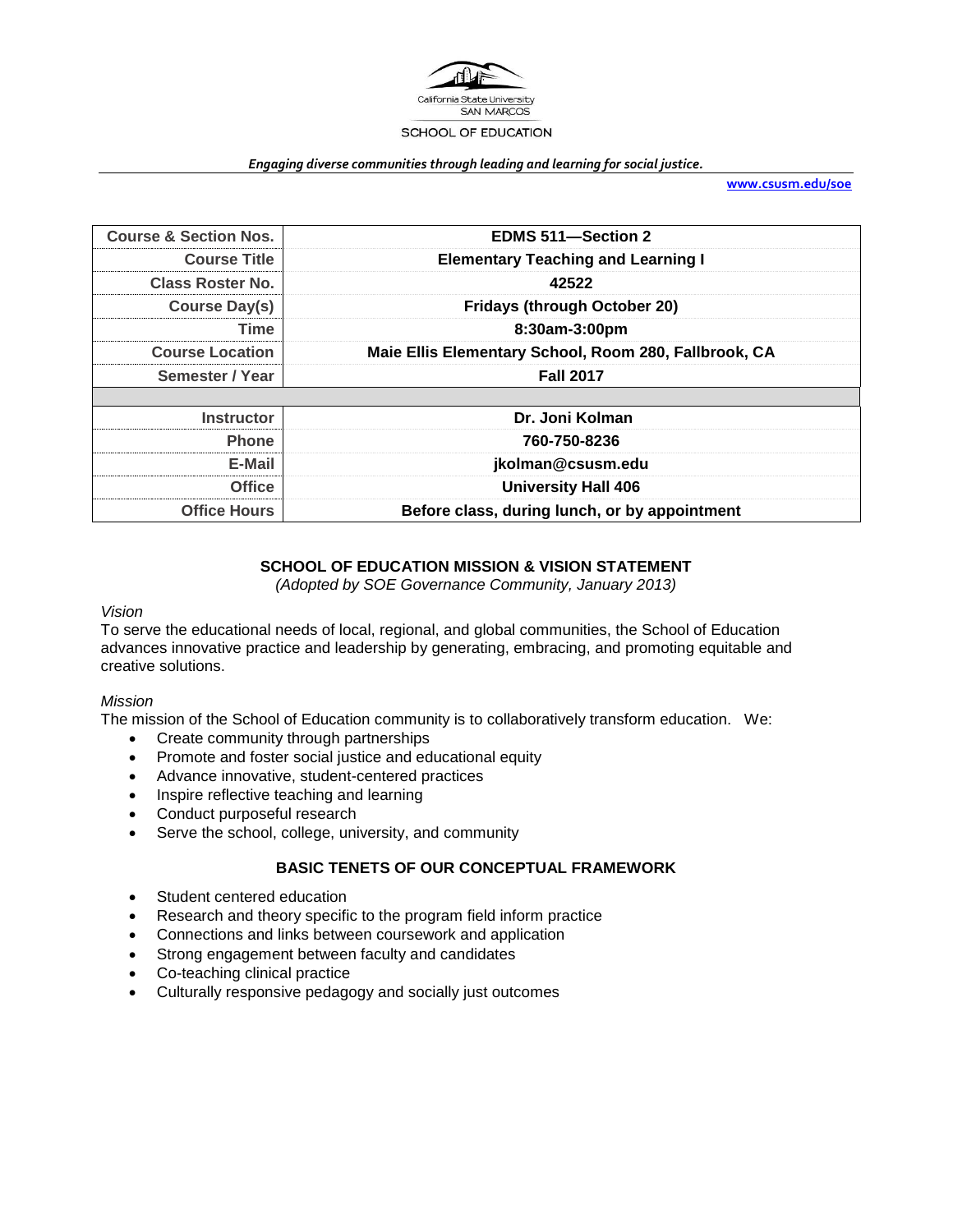# **TABLE OF CONTENTS**

| TPE 1: Engaging and Supporting All Students in Learning (Lesson Planning Assignment) 4            |  |
|---------------------------------------------------------------------------------------------------|--|
| TPE 2: Creating and Maintaining Effective Environments for Student Learning (Classroom Management |  |
|                                                                                                   |  |
| TPE 3: Understanding and Organizing Subject Matter for Student Learning (Lesson Planning          |  |
|                                                                                                   |  |
| TPE 4: Planning Instruction and Designing Learning Experiences for All Students (Lesson Planning  |  |
|                                                                                                   |  |
|                                                                                                   |  |
|                                                                                                   |  |
|                                                                                                   |  |
|                                                                                                   |  |
|                                                                                                   |  |
|                                                                                                   |  |
|                                                                                                   |  |
|                                                                                                   |  |
|                                                                                                   |  |
|                                                                                                   |  |
|                                                                                                   |  |
|                                                                                                   |  |
|                                                                                                   |  |
|                                                                                                   |  |
|                                                                                                   |  |
|                                                                                                   |  |
|                                                                                                   |  |
|                                                                                                   |  |
|                                                                                                   |  |
|                                                                                                   |  |
|                                                                                                   |  |
|                                                                                                   |  |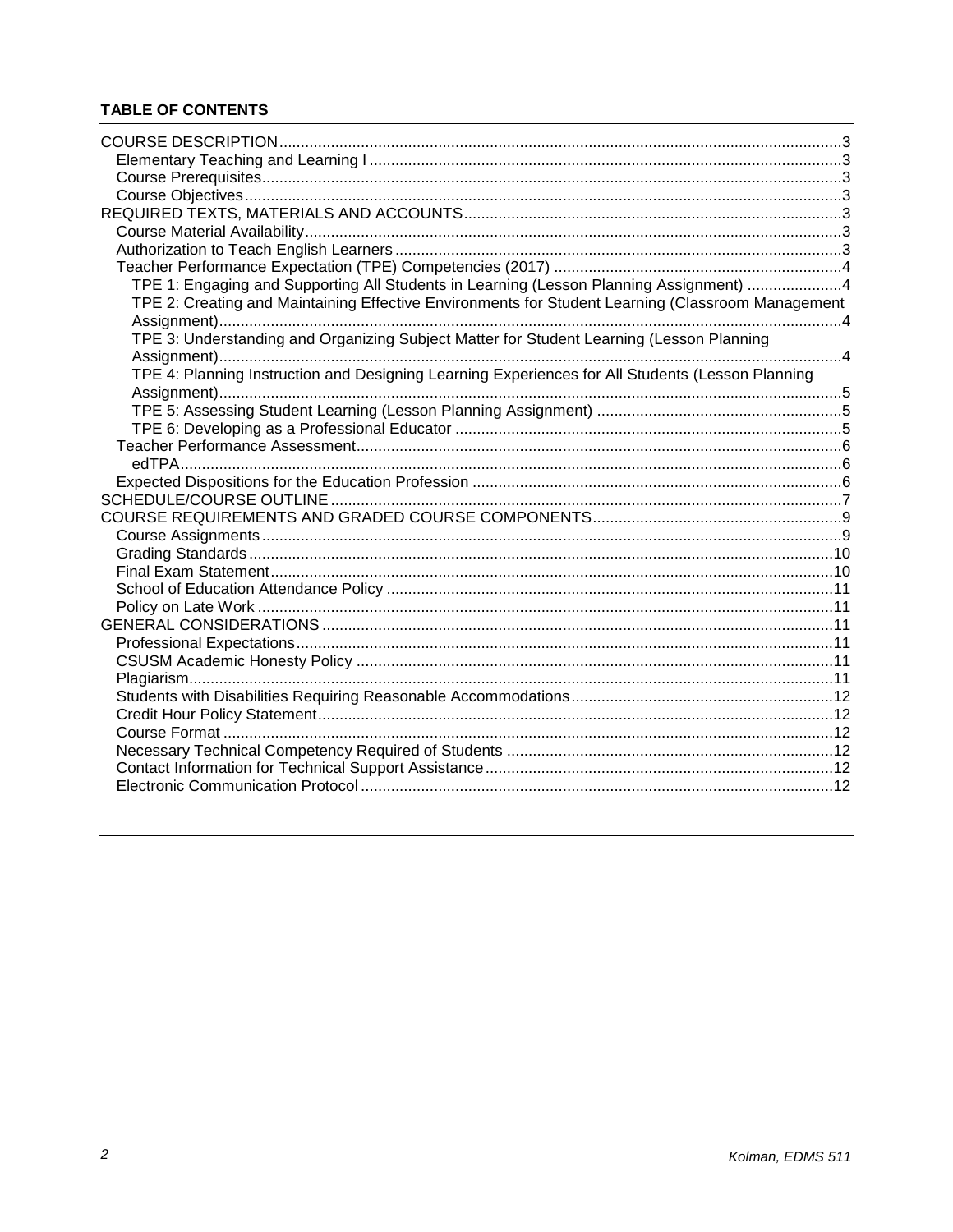# **COURSE DESCRIPTION**

# <span id="page-2-1"></span><span id="page-2-0"></span>**Elementary Teaching and Learning I**

Focuses on developing a preliminary understanding of learning theory and instructional practice in technology-integrated and inclusive elementary classrooms.

# <span id="page-2-2"></span>**Course Prerequisites**

Admission to the Multiple Subject/CLAD teacher Credential Program.

# <span id="page-2-3"></span>**Course Objectives**

The purposes of this course are threefold:

- To expand preservice candidates' knowledge about general learning theories and experiences with a range of pedagogical practices;
- To enhance preservice candidates' awareness of the multiple perspectives and learning styles that exist in diverse classrooms and other education-related settings;
- To provide a safe environment for preservice candidates' discussion of, and experimentation with, a variety of techniques and methods of instruction.

# **REQUIRED TEXTS, MATERIALS AND ACCOUNTS**

# <span id="page-2-4"></span>**Required Texts**

- Center for Responsive Schools (2015). The First Six Weeks of School. Center for Responsive Schools. <https://www.responsiveclassroom.org/product/first-six-weeks-of-school/>
- Heritage, M. (2010). Formative Assessment: Making it Happen in the Classroom. Thousand Oaks, CA: Corwin.
- edTPA handbook (Print out Task 4 and also save a soft copy to your computer)

# <span id="page-2-5"></span>**Course Material Availability**

There are numerous online resources available for you in this course. Look to each section for required links and videos, and to Cougar Courses for additional readings.

# **COURSE LEARNING OUTCOMES**

Upon successful completion of this course, students will be able to:

- Design learning experiences with a lesson planning template that clearly state instructional objectives and aligned with state/common core standards.
- Modify and differentiate lesson plans to meet the needs of diverse learners.
- Deliver a lesson plan using effective practices: anticipation, questioning, wait-time, modeling, active participation, and assessment.
- Apply a variety of classroom management strategies.
- Develop effective questioning techniques to assist students in critical thinking.
- Personalize their role as a teacher to create a classroom management plan and a philosophy for instruction.

# <span id="page-2-6"></span>**Authorization to Teach English Learners**

This credential program has been specifically designed to prepare teachers for the diversity of languages often encountered in California public school classrooms. The authorization to teach English learners is met through the infusion of content and experiences within the credential program, as well as additional coursework. Candidates successfully completing this program receive a credential with authorization to teach English learners. *(Approved by CCTC in SB 2042 Program Standards, August 02)*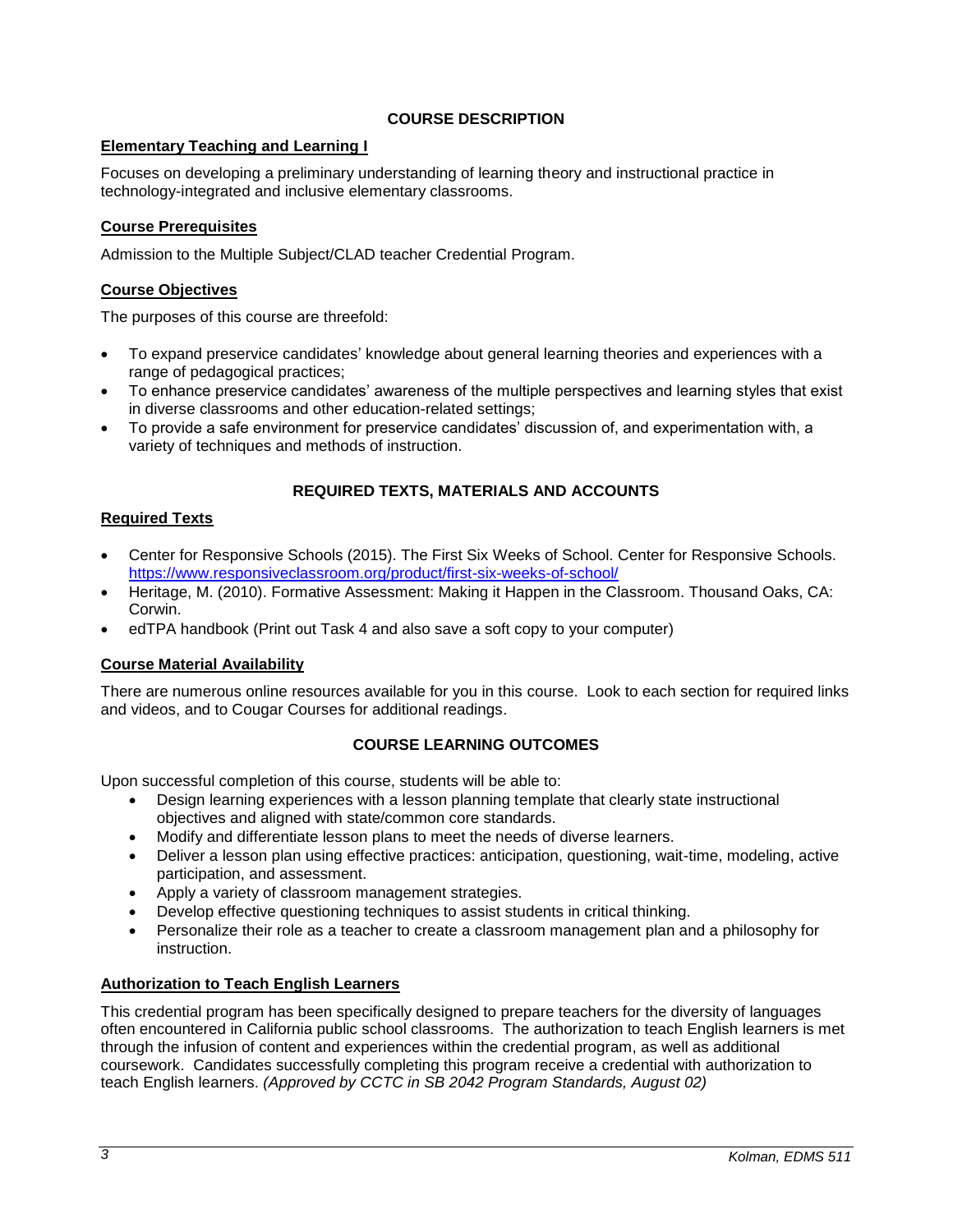# <span id="page-3-0"></span>**Teacher Performance Expectation (TPE) Competencies (2017)**

The course objectives, assignments, and assessments have been aligned with the CTC standards for (Single Subject, Multiple Subject, Special Education, etc.) Credential. This course is designed to help teachers seeking a California teaching credential to develop the skills, knowledge, and attitudes necessary to assist schools and district in implementing effective programs for all students. The successful candidate will be able to merge theory and practice in order to realize a comprehensive and extensive educational program for all students. You will be required to formally address the following TPEs in this course:

# <span id="page-3-1"></span>**TPE 1: Engaging and Supporting All Students in Learning (Lesson Planning Assignment)**

1.1 Apply knowledge of students, including their prior experiences, interests, and social-emotional learning needs, as well as their funds of knowledge and cultural, language, and socioeconomic backgrounds, to engage them in learning.

1.4 Use a variety of developmentally and ability-appropriate instructional strategies, resources, and assistive technology, including principles of Universal Design of Learning (UDL) and Multi-Tiered System of Supports (MTSS) to support access to the curriculum for a wide range of learners within the general education classroom and environment.

1.8 Monitor student learning and adjust instruction while teaching so that students continue to be actively engaged in learning

## <span id="page-3-2"></span>**TPE 2: Creating and Maintaining Effective Environments for Student Learning (Classroom Management Assignment)**

2.2 Create learning environments (i.e., traditional, blended, and online) that promote productive student learning, encourage positive interactions among students, reflect diversity and multiple perspectives, and are culturally responsive.

2.3 Establish, maintain, and monitor inclusive learning environments that are physically, mentally, intellectually, and emotionally healthy and safe to enable all students to learn, and recognize and appropriately address instances of intolerance and harassment among students, such as bullying, racism, and sexism.

2.4 Know how to access resources to support students, including those who have experienced trauma, homelessness, foster care, incarceration, and/or are medically fragile.

2.5 Maintain high expectations for learning with appropriate support for the full range of students in the classroom.

2.6 Establish and maintain clear expectations for positive classroom behavior and for student-tostudent and student-to-teacher interactions by communicating classroom behavior and for studentto-student and student-to-teacher interactions by communicating classroom routines, procedures, and norms to students and families.

## <span id="page-3-3"></span>**TPE 3: Understanding and Organizing Subject Matter for Student Learning (Lesson Planning Assignment)**

3.1 Demonstrate knowledge of subject matter, including the adopted California State Standards and curriculum frameworks.

3.4 Individually and through consultation and collaboration with other educators and members of the larger school community, plan for effective subject matter instruction and use multiple means of representing, expressing, and engaging students to demonstrate their knowledge.

3.5 Adapt subject matter curriculum, organization, and planning to support the acquisition and use of academic language within learning activities to promote the subject matter knowledge of all students, including the full range of English learners, Standard English learners, students with disabilities, and students with other learning needs in the least restrictive environment.

3.6 Use and adapt resources, standards-aligned instructional materials, and a range of technology, including assistive technology, to facilitate students' equitable access to the curriculum.

3.8 Demonstrate knowledge of effective teaching strategies aligned with the internationally recognized educational technology standards.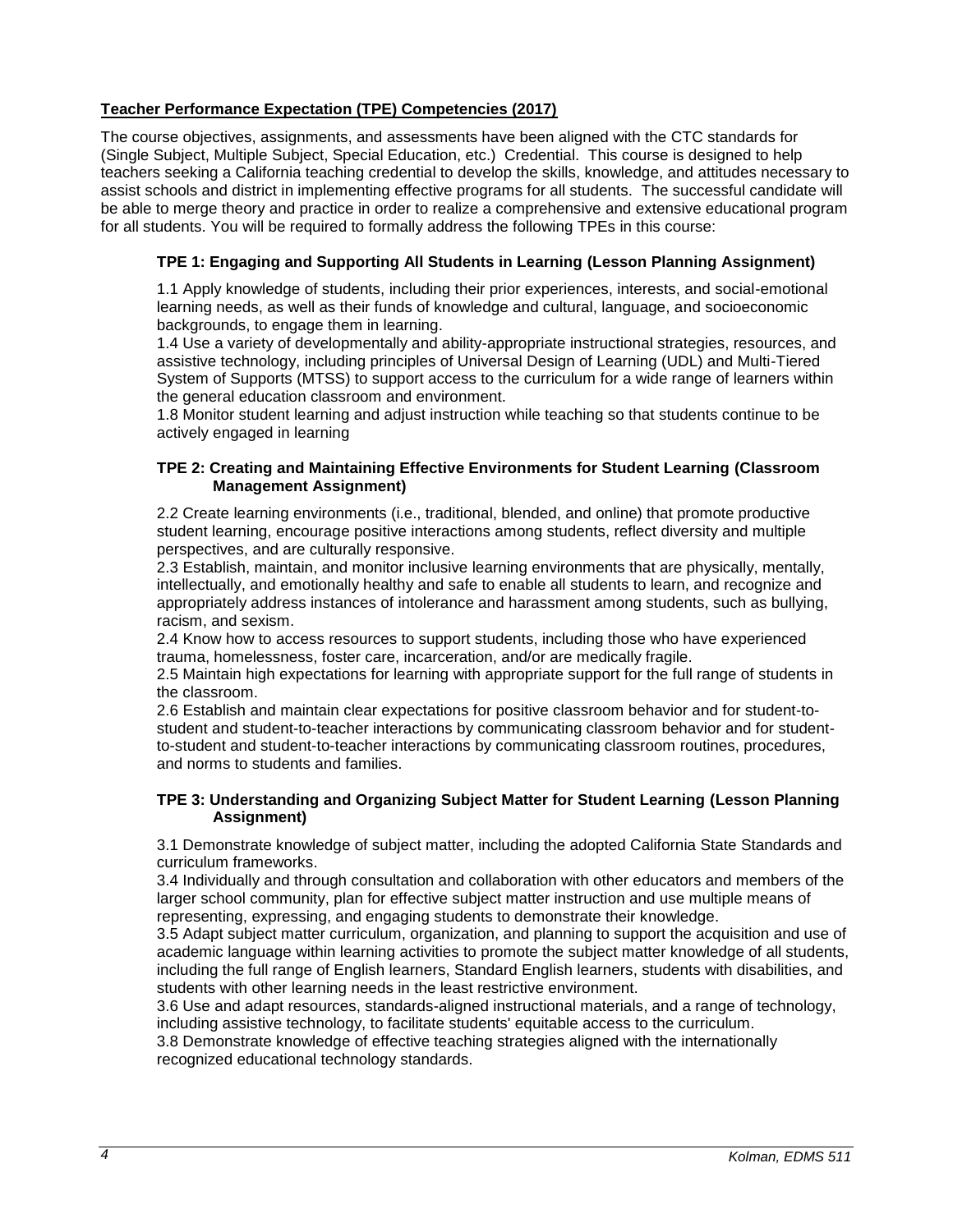## <span id="page-4-0"></span>**TPE 4: Planning Instruction and Designing Learning Experiences for All Students (Lesson Planning Assignment)**

4.1 Locate and apply information about students' current academic status, content- and standardsrelated learning needs and goals, assessment data, language proficiency status, and cultural background for both short-term and long-term instructional planning purposes.

4.2 Understand and apply knowledge of the range and characteristics of typical and atypical child development from birth through adolescence to help inform instructional planning and learning experiences for all students.

4.3 Design and implement instruction and assessment that reflects the interconnectedness of academic content areas and related student skills development in literacy, mathematics, science, and other disciplines across the curriculum, as applicable to the subject area of instruction.

4.4 Plan, design, implement and monitor instruction, making effective use of instructional time to maximize learning opportunities and provide access to the curriculum for all students by removing barriers and providing access through instructional strategies that include:

• appropriate use of instructional technology, including assistive technology;

• applying principles of UDL and MTSS;

• use of developmentally, linguistically, and culturally appropriate learning activities, instructional materials, and resources for all students, including the full range of English learners;

- \* appropriate modifications for students with disabilities in the general education classroom;
- opportunities for students to support each other in learning; and
- use of community resources and services as applicable

4.6 Access resources for planning and instruction, including the expertise of community and school colleagues through in-person or virtual collaboration, co-teaching, coaching, and/or networking.

# <span id="page-4-1"></span>**TPE 5: Assessing Student Learning (Lesson Planning Assignment)**

5.1 Apply knowledge of the purposes, characteristics, and appropriate uses of different types of assessments (e.g., diagnostic, informal, formal, progress-monitoring, formative, summative, and performance) to design and administer classroom assessments, including use of scoring rubrics. 5.2 Collect and analyze assessment data from multiple measures and sources to plan and modify instruction and document students' learning over time.

5.6 Work with specialists to interpret assessment results from formative and summative assessments to distinguish between students whose first language is English, English learners, Standard English learners, and students with language or other disabilities.

5.8 Use assessment data, including information from students' IEP, IFSP, ITP, and 504 plans, to establish learning goals and to plan, differentiate, make accommodations and/or modify instruction.

# <span id="page-4-2"></span>**TPE 6: Developing as a Professional Educator**

6.1 Reflect on their own teaching practice and level of subject matter and pedagogical knowledge to plan and implement instruction that can improve student learning.

6.2 Recognize their own values and implicit and explicit biases, the ways in which these values and implicit and explicit biases may positively and negatively affect teaching and learning, and work to mitigate any negative impact on the teaching and learning of students. They exhibit positive dispositions of caring, support, acceptance, and fairness toward all students and families, as well as toward their colleagues.

6.3 Establish professional learning goals and make progress to improve their practice by routinely engaging in communication and inquiry with colleagues.

6.5 Demonstrate professional responsibility for all aspects of student learning and classroom management, including responsibility for the learning outcomes of all students, along with appropriate concerns and policies regarding the privacy, health, and safety of students and families. Beginning teachers conduct themselves with integrity and model ethical conduct for themselves and others.

6.6 Understand and enact professional roles and responsibilities as mandated reporters and comply with all laws concerning professional responsibilities, professional conduct, and moral fitness, including the responsible use of social media and other digital platforms and Preliminary Multiple and Single Subject Credential Program Standards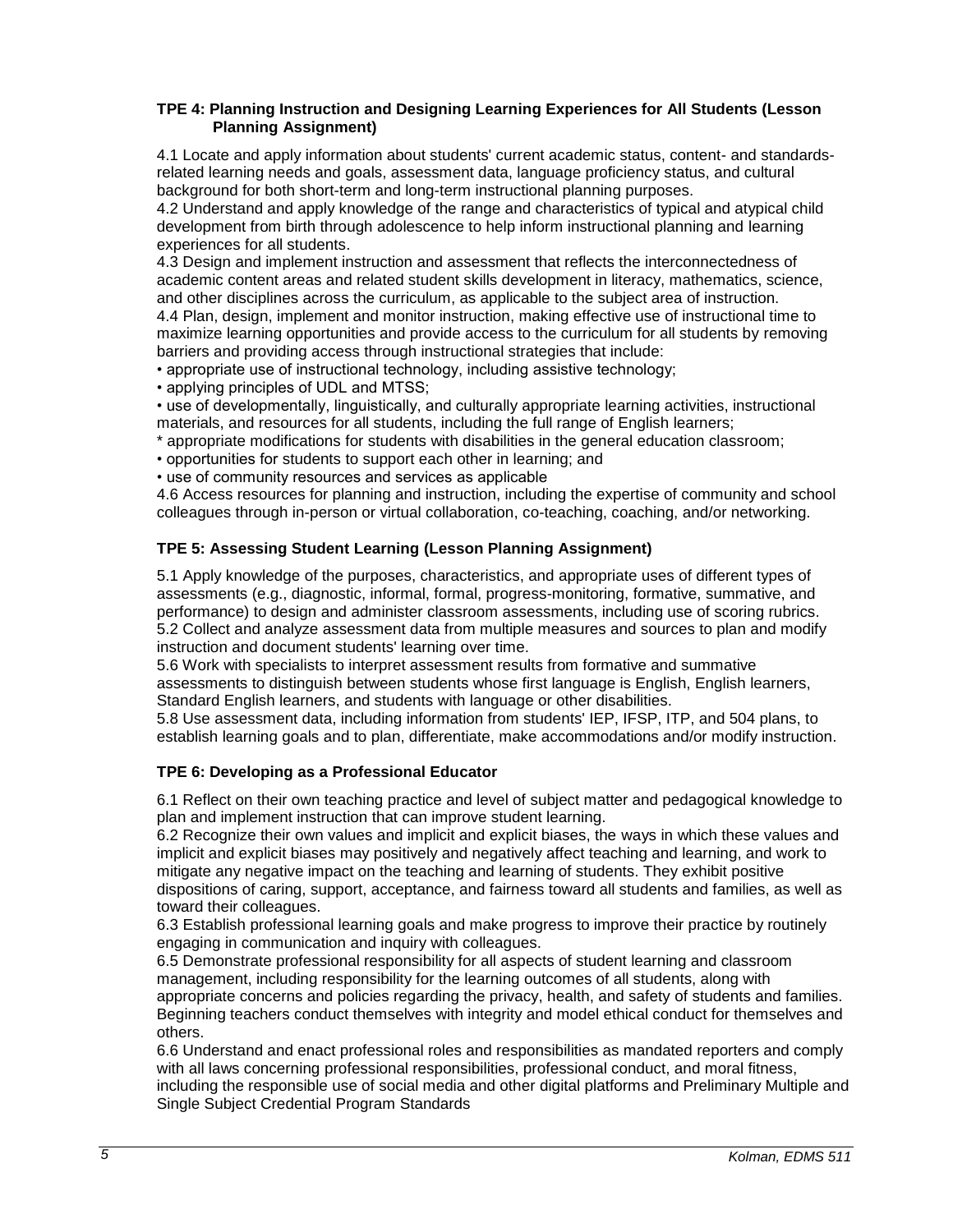# <span id="page-5-0"></span>**Teacher Performance Assessment**

Beginning July 1, 2008 all California credential candidates must successfully complete a state-approved Teacher Performance Assessment (TPA), as part of the credential program of preparation. During the 2017- 18 academic year the CSUSM credential programs will use either the CalTPA (California Teacher Performance Assessment) or the edTPA (Educative Teacher Performance Assessment).

# <span id="page-5-1"></span>**edTPA**

Beginning in Fall 2015, for newly entering initial candidates, the CSUSM assessment system is the edTPA. To assist with your successful completion of the edTPA, a capstone class is part of your curriculum. In this class edTPA related questions and logistical concerns are addressed. Additional support materials are available on the edTPA website: [http://www.edtpa.com/PageView.aspx?f=GEN\\_Candidates.html](http://www.edtpa.com/PageView.aspx?f=GEN_Candidates.html)

Additionally, to support your success in your credential program and with edTPA, SOE classes use common pedagogical language, lesson plans (lesson designs), and unit plans (unit designs).

# <span id="page-5-2"></span>**Expected Dispositions for the Education Profession**

Education is a profession that has, at its core, certain dispositional attributes that must be acquired and developed. Teaching and working with learners of all ages requires not only specific content knowledge and pedagogical skills, but positive attitudes about multiple dimensions of the profession. The School of Education has identified six dispositions that must be evident in teacher candidates: social justice and equity, collaboration, critical thinking, professional ethics, reflective teaching and learning, and life-long learning. These dispositions have observable actions that will be assessed throughout the preparation program. For each dispositional element, there are three levels of performance - *unacceptable*, *initial target*, and *advanced target*. The description and rubric for the three levels of performance offer measurable behaviors and examples.

The assessment is designed to provide candidates with ongoing feedback for their growth in professional dispositions and includes a self-assessment by the candidate. The dispositions and rubric are presented, explained and assessed in one or more designated courses in each program as well as in clinical practice. Based upon assessment feedback candidates will compose a reflection that becomes part of the candidate's Teaching Performance Expectation portfolio. Candidates are expected to meet the level of *initial target* during the program.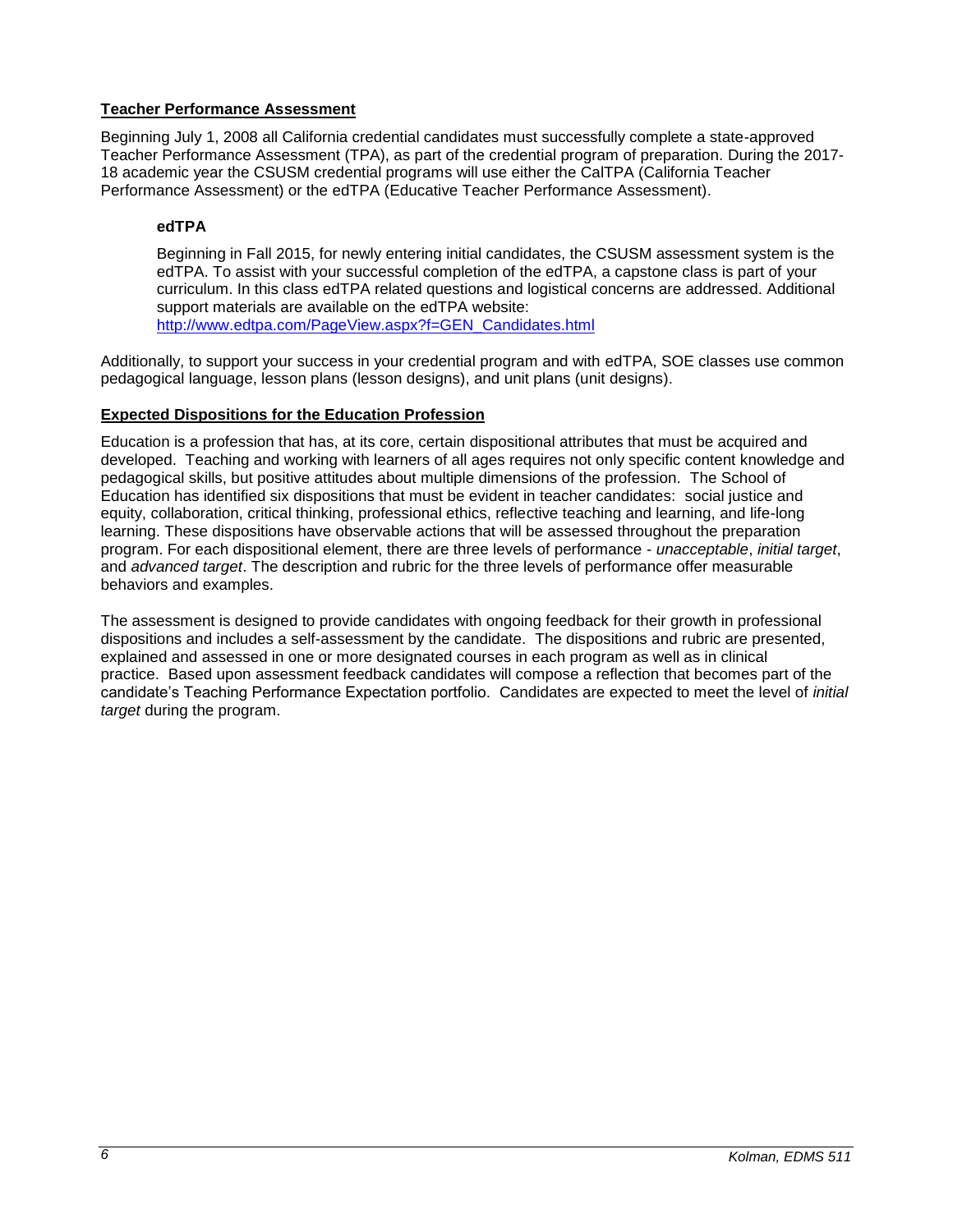# **SCHEDULE/COURSE OUTLINE**

<span id="page-6-0"></span>

| Date      | <b>Topic</b>                                                    | <b>Assignments</b>                                              |
|-----------|-----------------------------------------------------------------|-----------------------------------------------------------------|
| Session 1 | <b>Introduction/Course Overview</b>                             |                                                                 |
| 09/01/17  | Trying our hand at teaching                                     |                                                                 |
|           | Organizing ourselves for success                                |                                                                 |
| Session 2 | <b>Formative and Summative</b>                                  | Read: Heritage Chapter 2 (pp. 7-20)                             |
| 09/08/17  | <b>Assessment</b>                                               | Read: First Six Weeks of School (pp. 52-54                      |
|           | Different kinds/purposes of assessment                          | & the pages for the grade level in which you<br>are placed)     |
|           | <b>Classroom Management</b>                                     |                                                                 |
|           | Routines and systems                                            |                                                                 |
| Session 3 | Creating a management plan<br><b>Formative Assessment</b>       | READ: Heritage Chapter 4 (pp. 37-55)                            |
| 09/15/17  |                                                                 |                                                                 |
|           | Examining student work and displaying<br>data                   | <b>BRING: edTPA Handbook</b>                                    |
|           | Using data to inform instruction                                |                                                                 |
|           | edTPA Task 4                                                    |                                                                 |
|           | Choosing a good formative assessment<br><b>Rubrics</b>          |                                                                 |
| Session 4 | <b>Differentiated Lesson Planning</b>                           | Due: Task 4 Lesson Sequence Overview (to                        |
| 09/25/17  |                                                                 | be completed with your CT) and Context for                      |
|           | Lesson planning structures/design<br><b>Universal Design</b>    | Learning (Due 9/22/17 via email to me)                          |
|           |                                                                 | Read:                                                           |
|           |                                                                 | Universal design and differentiated                             |
|           | <b>Classroom management</b><br>Language choice in the classroom | instruction:<br>Thousand, Villa & Nevin, Chapter 3 (pp. 35-     |
|           |                                                                 | 48)                                                             |
|           |                                                                 | Read: First Six Weeks of School (pp. 106-                       |
|           |                                                                 | 108 & the section for the grade level in which                  |
| Session 5 | <b>Differentiated Lesson Planning</b>                           | you are placed)<br>Bring in your class set of initial formative |
| 09/29/17  |                                                                 | assessments for edTPA Task 4 (from the                          |
|           | Lesson planning structures/design                               | Lesson Sequence Overview)                                       |
|           | <b>Universal Design</b>                                         |                                                                 |
|           | Teaching a strategy                                             | Initiate Task 4 reengagement in classroom                       |
|           |                                                                 | by 10/13.                                                       |
|           |                                                                 |                                                                 |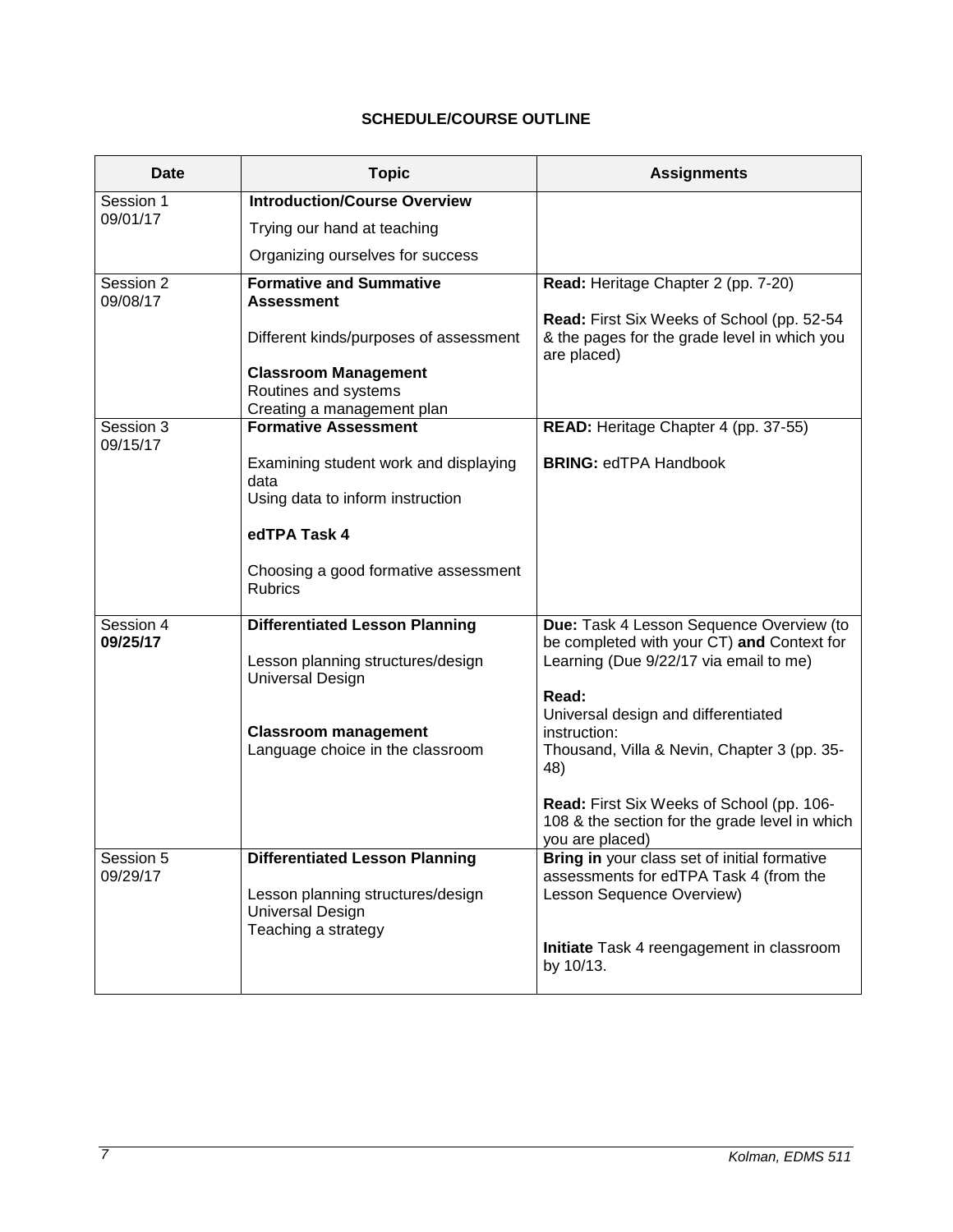| Date                  | <b>Topic</b>                                                                               | <b>Assignments</b>                                                                                                    |
|-----------------------|--------------------------------------------------------------------------------------------|-----------------------------------------------------------------------------------------------------------------------|
| Session 6<br>10/06/17 | <b>Lesson Plan Snapshots</b>                                                               | Due: Lesson plan for Task 4 reengagement<br>(use template from Cougar Courses)                                        |
|                       | <b>Classroom Management</b>                                                                | Read: First Six Weeks of School (pp. 162-<br>164 & the section for your grade level)                                  |
|                       |                                                                                            | Reminder: Initiate Task 4 reengagement in<br>classroom by 10/13.                                                      |
| Session 7<br>10/13/17 | <b>Classroom Management</b>                                                                | Due: Observations of classroom<br>management                                                                          |
|                       | Beyond routines and systems: How do<br>we manage challenging behavior?                     | Read: Punished by Rewards (Chapter 3-<br>pp. 35-48)                                                                   |
|                       | <b>Special Education and Supporting</b><br><b>Students Who Struggle</b>                    | Read:<br>RTI:                                                                                                         |
|                       | IDEA/ADA/504<br>Response to Intervention (RTI)<br><b>Student Study/Support Teams (SST)</b> | http://www.rtinetwork.org/learn/what/whatisrti<br>https://www.sandi.net/staff/special-                                |
|                       |                                                                                            | education/3-referral                                                                                                  |
|                       |                                                                                            | <b>REENGAGEMENT MUST BE COMPLETE</b><br><b>BY THIS DATE!</b>                                                          |
| Session 8<br>10/20/17 | <b>Classroom Management</b><br><b>Presentations</b>                                        | <b>Due:</b> Charts and narratives summarizing<br>patterns of student learning (initial<br>assessment and reengagement |
|                       | <b>Reflections and Looking Ahead</b><br>edTPA Tasks 1, 2, & 3<br>CP <sub>II</sub>          | assessment)-edTPA Task 4 (see<br>templates)                                                                           |
|                       |                                                                                            | Due: Classroom management<br>plans/presentations                                                                      |
|                       |                                                                                            |                                                                                                                       |
|                       |                                                                                            |                                                                                                                       |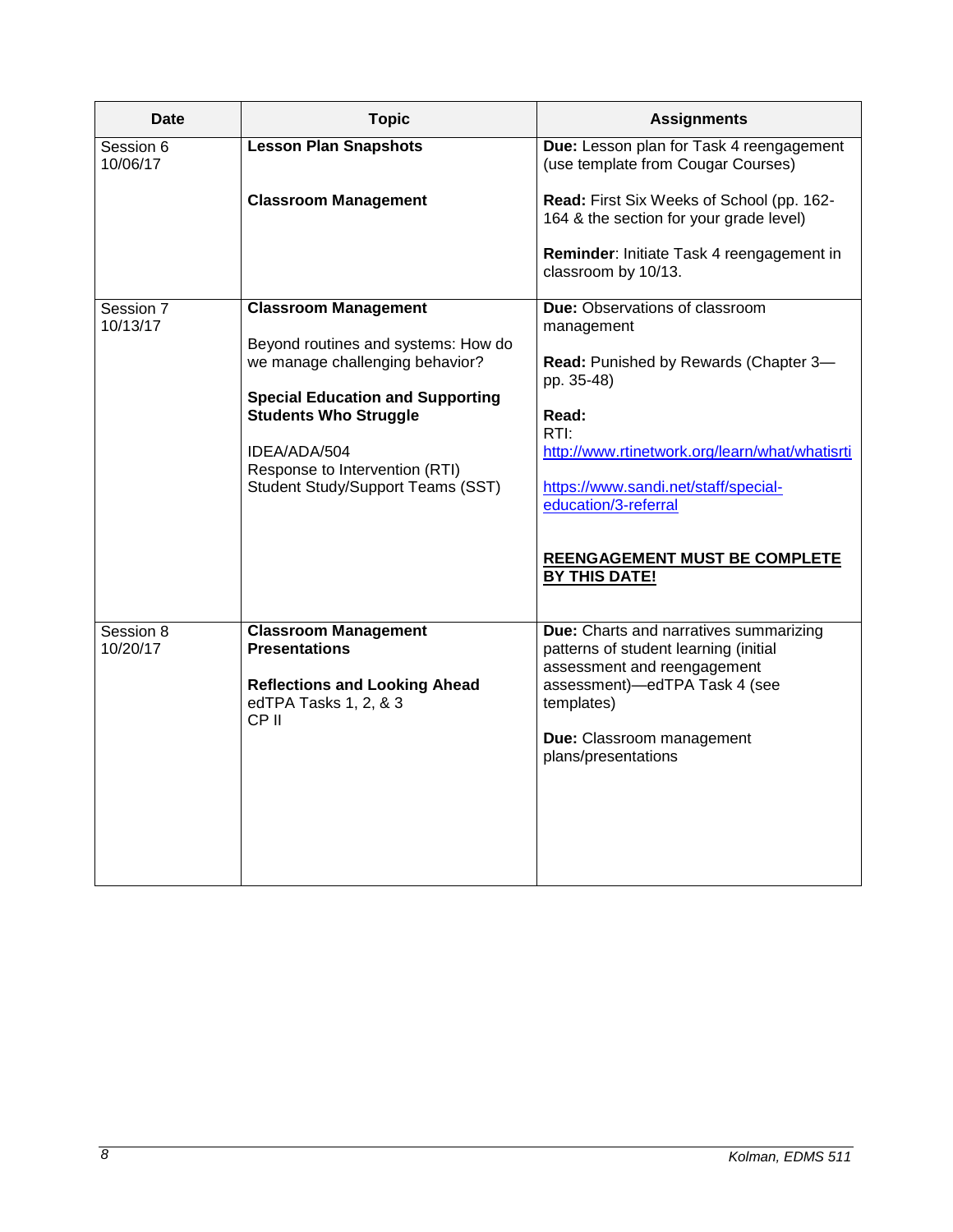# **COURSE REQUIREMENTS AND GRADED COURSE COMPONENTS**

## <span id="page-8-1"></span><span id="page-8-0"></span>**Course Assignments**

## **Lesson Plan Snapshot (Due 10/06) 40 points**

There are two components to the Lesson Plan Snapshot Assignment.

- (1) You will create a formal lesson plan for your mathematics reengagement lesson for Task 4. This lesson plan should be detailed and complete, including all the components outlined on the lesson plan template (see Cougar Courses). In addition, it is expected that you will describe, through the use of *italics and different colored font,* where and how you are differentiating your instruction to meet the needs of the particular students in your class. This lesson plan should be emailed to me at [jkolman@csusm.edu](mailto:jkolman@csusm.edu) by 5am Friday, October 6 (20 points)
- **(2)** In addition to the formal written lesson plan, on Friday, October 6, each member of the cohort will present the main content instruction of this reengagement lesson. The expectation is that you will come fully prepared, with all materials ready, to engage us in the learning. This experience often serves as an opportunity for you to practice your reengagement before doing it with the actual students in the classroom. As this lesson is designed to meet the needs of the particular students in your classroom, feel free to assign roles to your peers to better simulate the real experience (20 points).

## **edTPA Task 4 25 points**

A major task that must be completed by the end of your credential program is the edTPA. The edTPA for elementary education involves 4 "tasks" and the 4<sup>th</sup> one revolves around the teaching of mathematics. This component will be our focus in this course. By the end of this eight-week course, you will be required to do the following:

- 1) Work with your cooperating teacher to complete the Context for Learning (Due 9/22/17)
- 2) Work with your cooperating teacher to complete the Lesson Sequence Overview (Due 9/22/17)
- 3) Collect and analyze one formative assessment from the Lesson Sequence Overview
- 4) Design and teach a reengagement lesson in your CP I classroom (by 10/13)
- 5) Collect and analyze students' learning from the reengagement lesson's formative assessment
- 6) Create charts and narratives that summarize students' patterns of learning from both the initial formative assessment and from the reengagement assessment (due 10/20/17)

I am aware that this assignment has multiple parts that require the assistance and understanding of your cooperating teacher. Therefore, it is imperative that you provide your cooperating teacher with the letter of introduction to this assignment (see Cougar Courses) on your first visit so it is clear to them what will be required of you. You will not complete all the writing required for Task 4 within this course; however, you will complete the major components and be supported with those that are the most challenging. The writing can be done during CP I, over winter break, or during the spring semester. Also note that this assignment is directly linked to the Lesson Plan Snapshot assignment.

## **Classroom Management Plan (Due 10/20) 35 points**

This assignment has two components: A written description and a visual. Throughout this semester, we have considered the kinds of routines and systems that teachers put in place in their classrooms. In addition, we have begun to explore how teachers deal with challenging behaviors in the classroom. For this assignment, you will write a management plan that describes:

- (1) What routines and systems you will put in place in your classroom to help it run smoothly and effectively (choose a grade level). Specifically, be sure to address the following:
	- a. Arrival routines (turning in homework, settling into the classroom, what to do when they first come in;
	- b. Signals (how are you going to get students' attention? How will they let you know they have an idea they want to contribute? How will they let you know that they need to go to the bathroom?);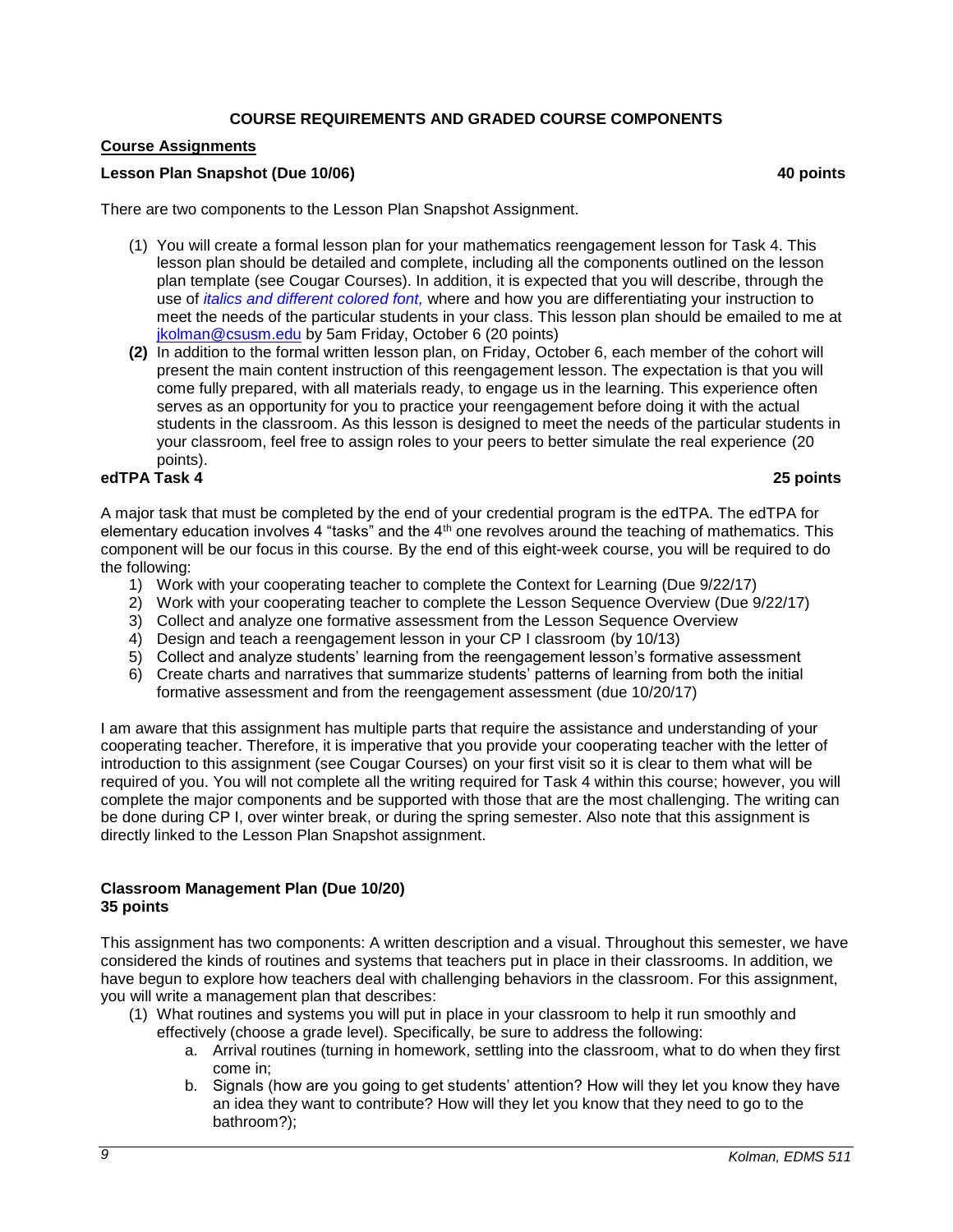- c. Transitions (how will you have students move from one activity/routine/learning structure to another? How will you have them turn in work they have completed in-class or put away their notebooks?);
- d. Materials management (how will you make materials available to students? how will you manage handing things out/collecting things? Who will be putting materials away? How will homework be handled and managed?);
- e. End-of-day routines (How will students pack up their stuff to go home? When and where will homework be recorded (if it occurs daily)? What will they do/where do they sit/stand to be dismissed?)

Be sure to cite your readings, when appropriate.

- (2) How you plan to TEACH your students to engage with these routines and systems. Also, consider how you will go about establishing a community credo/set of rules as you think about your routines and systems. Provide a rationale for approaching this instruction as you do, supported with citations from our readings.
- (3) How you plan to address challenging behaviors in the classroom. Include with this description your rationale, and support your ideas with citations from our readings.

**In addition to** the written description, you will also construct/develop a visual image (or set of images) that illustrates your approach to classroom management. In the past, teacher candidates have created a wide variety of visuals including clay pots which they built and etched, poster boards showcasing their ideas through pictures, silent film reels, and Powerpoint presentations. Do not feel limited to these—be creative! On the last day of class (10/20), your written description is due via Cougar Courses by 5am and you will be presenting your image and ideas in an oral presentation in class.

**PLEASE NOTE** that we will be building upon these plans next semester as we further explore addressing challenging behaviors in the classroom, so construct both the image and the writing so that they can be built upon. In addition, the written plan will become an integral part of your teaching portfolio, so be aware for your presentation of your ideas for a broader audience.

# <span id="page-9-0"></span>**Grading Standards**

| Lesson Plan Snapshot                       | 40 points  |
|--------------------------------------------|------------|
| edTPA Task 4                               | 25 points  |
| Classroom Management Plan and Presentation | 35 points  |
| <b>Total</b>                               | 100 points |

The number of points earned in this course determines grades.

 $A = 93 - 100$  $A - 90 - 92$  $B+ = 87-89$  $B = 83 - 86$  $B = 80-82$  $C+ = 77-79$  $C = 73 - 76$  $C - 70-72$  $D = 60 - 69$  $F = 0.59$ 

# <span id="page-9-1"></span>**Final Exam Statement**

There is no final exam for this course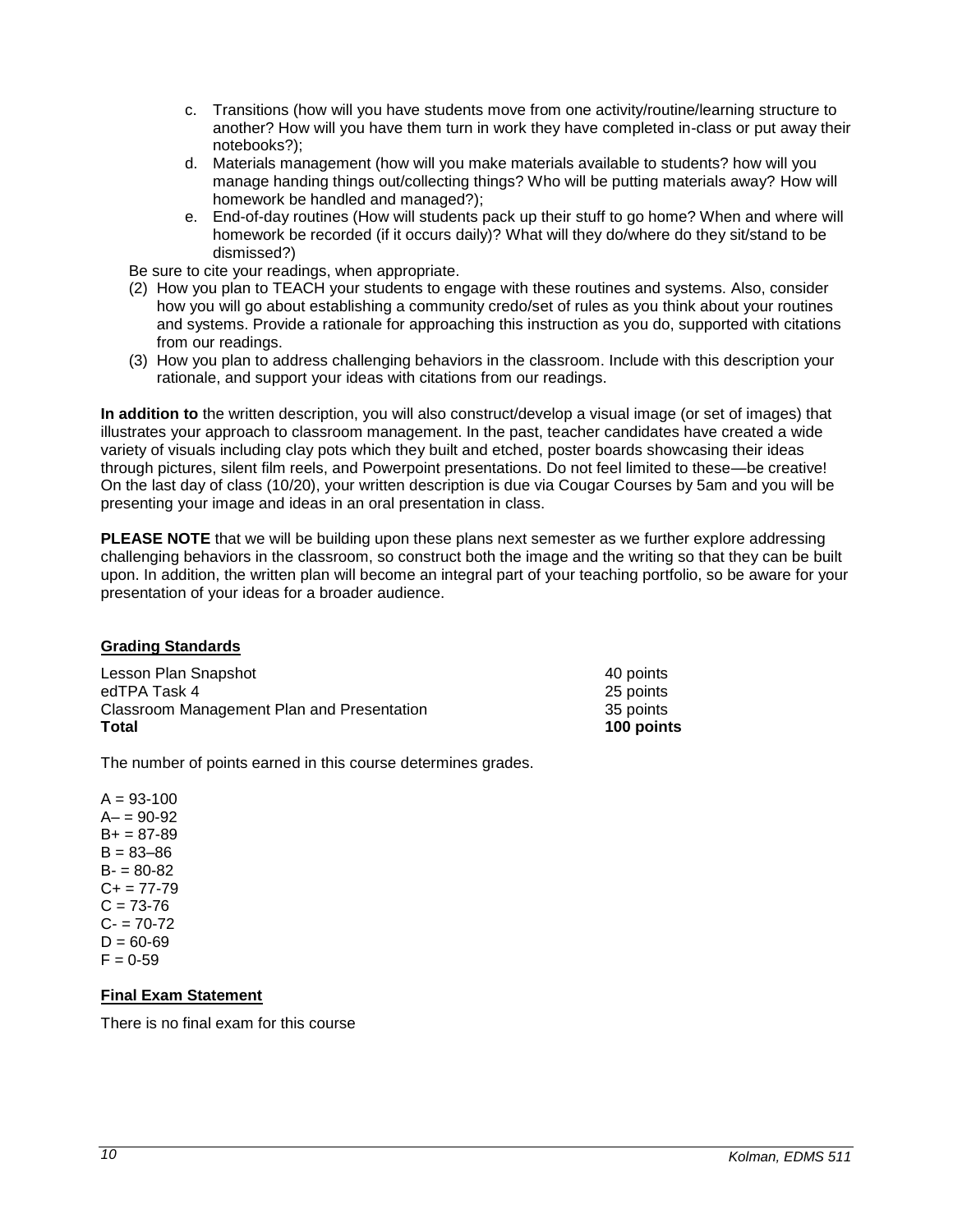# <span id="page-10-0"></span>**School of Education Attendance Policy**

Due to the dynamic and interactive nature of courses in the School of Education, all candidates (course participants) are expected to attend all classes and participate actively. You may miss **no more than one** class session **to receive a passing grade** in this course. There is no such thing as an excused absence. As a professional courtesy, I expect that you communicate with me in advance should you need to miss a class, but the expectation is that you will attend **every** course session as much learning is built into each one, and this kind of work cannot be made up outside of the classroom. Should you have extenuating circumstances, please contact me as soon as possible.

# <span id="page-10-1"></span>**Policy on Late Work**

Students are expected to turn in their work in a timely manner; this is particularly important because each course session is designed to utilize the assignments/readings due in class. There will be a 10% deduction in points for each day a written assignment is turned in late. **Assignments will not be accepted if they are more than one week late**. Please speak with me if there are exceptional circumstances.

# **GENERAL CONSIDERATIONS**

# <span id="page-10-3"></span><span id="page-10-2"></span>**Professional Expectations**

It is an expectation that you will behave in a professional manner. This will require that you approach your instructor, school personnel, and colleagues in a respectful manner that emphasizes problem solving. Your full attendance means you are not distracted by electronic equipment. As a rule, cell phones should be turned off or to the vibrate mode during class. Laptop computers are essential to the process of our learning; however, it is expected that all students will avoid recreational use of computers during class and that laptops will be put away at the request of the instructor.

# <span id="page-10-4"></span>**CSUSM Academic Honesty Policy**

Students will be expected to adhere to standards of academic honesty and integrity, as outlined in the Student Academic Honesty Policy. All assignments must be original work, clear and error-free. All ideas/material that are borrowed from other sources must have appropriate references to the original sources. Any quoted material should give credit to the source and be punctuated accordingly.

Academic Honesty and Integrity: Students are responsible for honest completion and representation of their work. Your course catalog details the ethical standards and penalties for infractions. There will be zero tolerance for infractions. If you believe there has been an infraction by someone in the class, please bring it to the instructor's attention. The instructor reserves the right to discipline any student for academic dishonesty, in accordance with the general rules and regulations of the university. Disciplinary action may include the lowering of grades and/or the assignment of a failing grade for an exam, assignment, or the class as a whole.

Incidents of Academic Dishonesty will be reported to the Dean of Students. Sanctions at the University level may include suspension or expulsion from the University.

Refer to the full Academic Honesty Policy at: [http://www.csusm.edu/policies/active/documents/Academic\\_Honesty\\_Policy.html](http://www.csusm.edu/policies/active/documents/Academic_Honesty_Policy.html)

# <span id="page-10-5"></span>**Plagiarism**

As an educator, it is expected that each candidate (course participant) will do his/her own work, and contribute equally to group projects and processes. Plagiarism or cheating is unacceptable under any circumstances. If you are in doubt about whether your work is paraphrased or plagiarized see the Plagiarism Prevention for Students website [http://library.csusm.edu/plagiarism/index.html.](http://library.csusm.edu/plagiarism/index.html) If there are questions about academic honesty, please consult the University catalog.